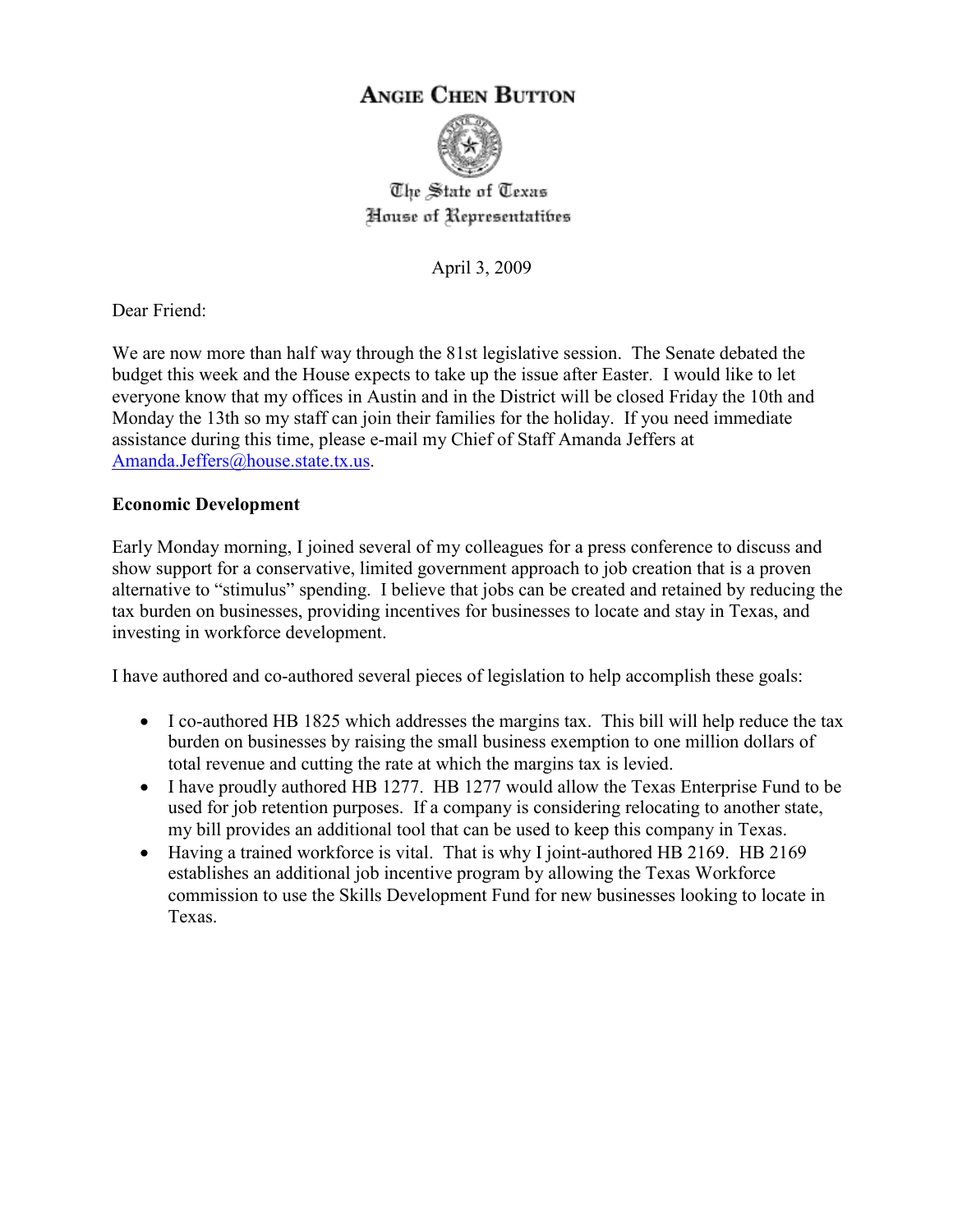

Rep. Button at Monday's press conference with colleagues from left to right: Rep. Randy Weber, Rep. Linda Harper-Brown (at mic), and Rep. Bill Callegari.

## **Floor Report**

HB 982 was heard on the House floor this week. This bill imposes a tax on sexually oriented businesses.

Last session the legislature enacted HB 1751 which required a fee be charged for admission to sexually oriented businesses. Under this bill, the revenue generated from the fee was allocated to the sexual assault program fund and the Texas health opportunity pool. After the passage of this bill, a lawsuit was filed in state district court challenging the constitutionality of the legislation. The matter is currently in litigation and consequently no revenue from the collection of this fee has been distributed to these programs.

HB 982 repeals the changes made by HB 1751 and implements an occupational tax on the gross receipts from admissions fees charged by all sexually oriented businesses. I voted for this litigation ending piece of legislation and it unanimously passed the House.

### **Governor's Criminal Justice Volunteer Service Award**

Earlier today a constituent and dear friend of mine, the Reverend Casey Miner of Richardson, received the Governor's Criminal Justice Volunteer Service Award for his efforts to rehabilitate inmates in our state's corrections system. He strives to help them transform their lives, become productive members of society, and to prevent them from becoming repeat offenders. I authored H.R. 859 to commend him for his service to our state and congratulate him for the great honor bestowed upon him today.

## **Capitol Visits**